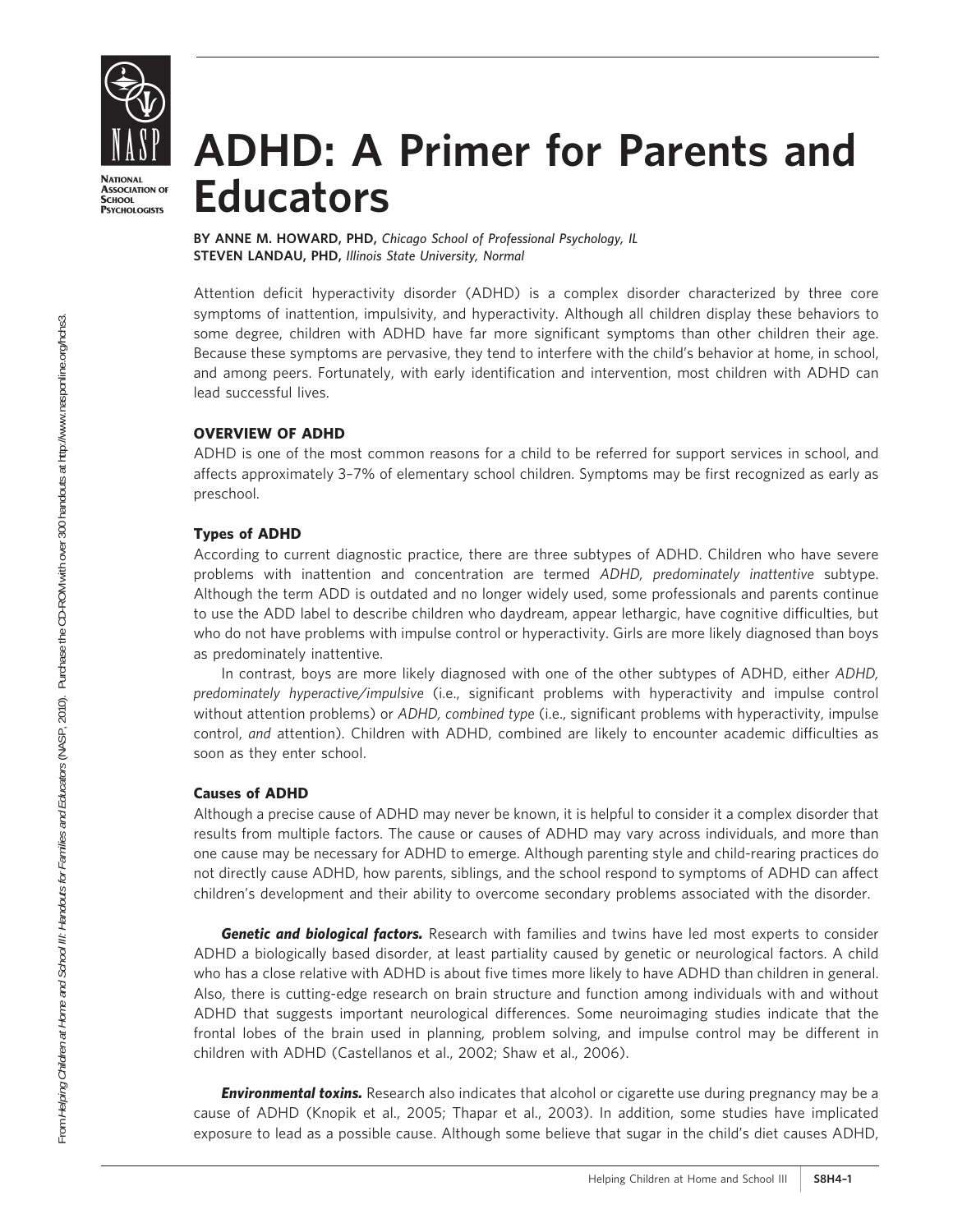numerous research studies have failed to establish a link between the child's diet and risk for attention or behavior problems.

#### PROBLEMS ASSOCIATED WITH ADHD

There is no doubt children with ADHD experience challenges in many aspects of daily living, at home, at school, and interacting with peers. Some of these problems may result from the ADHD-related symptoms, whereas other problems may be due to the same factors that cause ADHD. Regardless of the cause, each area of poor performance should be addressed with an appropriate intervention.

# Academic Difficulties

The average child with ADHD receives lower grades, falls behind in classroom learning, and shows a significant difference between ability and actual academic performance. Up to one third of these children will repeat a grade during their elementary school years. This academic underachievement probably represents a problem in performing rather than a true problem in learning. In other words, these academic difficulties usually seem to result from the combination of insufficient attention, impulsive work habits (i.e., being too fast and inaccurate), and disruptive classroom behavior, rather than an inability to learn expected skills. However, at least 25% of children with ADHD have significant learning problems (e.g., a learning disability) in addition to their attention problems.

# Conduct Problems

Significant problems with aggression and oppositional behavior are found among a majority of children with ADHD. Because of insufficient self-control, including problems with anger management and explosive emotions, these children may engage in fighting, lying and stealing, violations of major rules, and destructiveness. Children who are inattentive may be perceived as blatantly ignoring the teacher.

# Problems With Peer Relationships

Many children with ADHD experience serious problems in peer relations. Numerous studies indicate that classmates may view students with ADHD as the least preferred work or play partners among all children in general education (e.g., Hoza, 2007). These difficulties with social relations can emerge within minutes of first contact, develop during the preschool years, and then persist through adolescence into adulthood.

Unfortunately, peer rejection can have harmful consequences. Children who have socially appropriate friends and positive relationships with peers are much more likely to show successful adjustment throughout

their life spans. In contrast, children who display problems in peer relationships are less resilient and more vulnerable to life stressors. In addition, they tend to spend time with others who experience similar adjustment difficulties.

# THE DIAGNOSIS AND ASSESSMENT OF ADHD

ADHD is a medical condition and should be diagnosed by a qualified professional. In many cases, the child's pediatrician is the first professional to whom families turn for an evaluation. Based on training, psychiatrists, school psychologists, child clinical psychologists, neurologists, and clinical social workers may also be qualified to diagnose ADHD. However, in most states, only medical doctors (e.g., pediatrician, psychiatrist, neurologist) can prescribe medication in the treatment of ADHD.

# Comprehensive Assessment of ADHD

No single test, questionnaire, laboratory procedure, or observation alone is sufficiently reliable when diagnosing ADHD. In addition, no single source of information (parent or teacher) should be considered sufficient for a reliable and accurate diagnosis. An appropriate ADHD evaluation uses multiple methods and multiple sources of information, including diagnostic interviews with parents and teachers, ratings of the child's behavior, and direct observations in all settings where problems may occur, especially at school.

In addition, the child's academic performance should be examined thoroughly, including evaluation of academic accuracy, work productivity, the child's learning style, and response to changes in instruction. Pediatricians or mental health professionals may then determine if the assessment results are consistent with the diagnostic criteria described by the American Psychiatric Association. During assessment, professionals should consider if there are other problems and disorders that better explain the child's pattern of difficulties. The focus of the assessment should not be limited to a diagnostic determination per se, but to a full delineation of the nature and extent of the child's impairment.

#### Linking Assessment to Intervention

Because children with an official diagnosis of ADHD vary tremendously in their respective symptoms and areas of impairment, intervention plans must be developed based on the unique needs of each child.

FBA. One valuable assessment strategy often employed by school psychologists or school social workers is functional behavioral assessment (FBA). FBA involves systematically observing the child to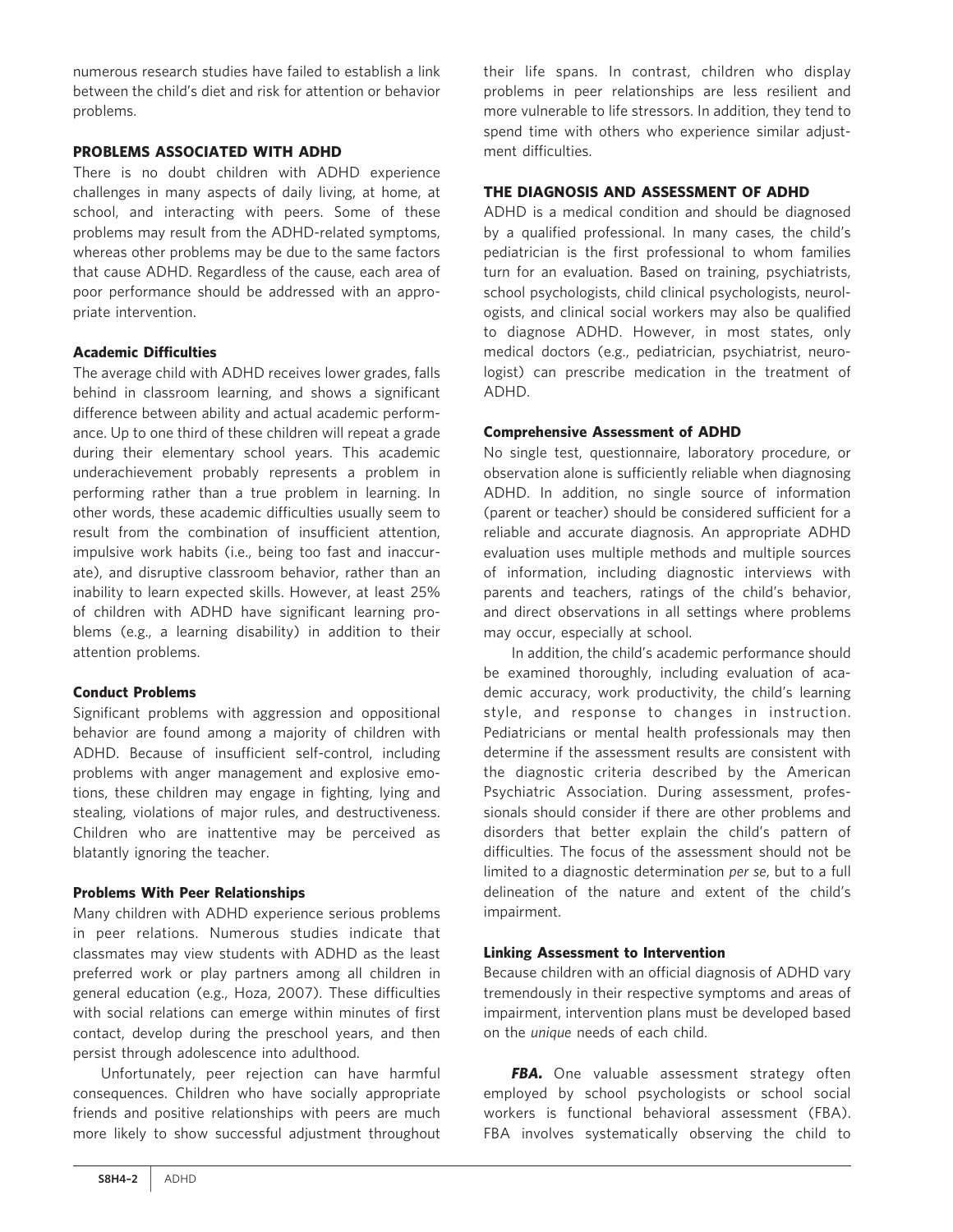determine why a behavior occurs (i.e., its purpose or function). This information leads to efforts to replace the child's inappropriate behaviors with more desirable and appropriate behaviors. The success of this approach contradicts the notion that all children with ADHD will benefit from the same treatment strategies.

Academic assessment. Due to the frequent overlap (or co-occurrence) of ADHD and learning disabilities, it is highly recommended that a formal psychoeducational assessment be conducted to identify current academic performance and potential underlying learning problems that may exacerbate the child's performance difficulties in school. Because ADHD affects behavior and learning in the classroom, instructional interventions should be emphasized and implemented as early as possible. Effective classroom accommodations (formal modifications) may be necessary to ensure the child's continued success in general education.

# INTERVENTIONS FOR ADHD

One of the most difficult decisions faced by parents of children with ADHD concerns treatment options. Fortunately, there are a number of scientifically based interventions for ADHD. The two most widely researched treatment options include the use of psychostimulant medication and behavioral interventions. The most comprehensive research to date indicates that combined treatments (i.e., medication plus behavioral interventions) tend to have the most success in reducing symptoms and improving the child's overall functioning (e.g., social and school outcomes; Van der Oord, Prins, Ooserlaan, & Emmelkamp, 2008).

#### **Medication**

The most frequently prescribed class of drugs for ADHD treatment involves central nervous system stimulant medications. These include methylphenidate (Ritalin, Concerta, Metadate), dextroamphetamine (Dexedrine, Dextrostat), and amphetamine (Adderall). In addition, atomoxetine (Strattera), the first nonstimulant drug approved by the Food and Drug Administration to treat ADHD, has shown promising therapeutic effects for some children. It is important for parents to work closely with the child's teacher and prescribing physician to make sure the child is receiving the proper medication and at an optimal dose. Not all children with ADHD will respond favorably to medication, and the best dose of medication for problems in one area (such as classroom instruction) may not be the ideal dose in another area (playground behavior or family activities).

#### Psychosocial (Behavioral) Interventions

These interventions are designed to increase positive, desirable behavior and reduce problematic, disruptive behavior through a system of feedback and contingencies (i.e., reinforcers and loss of rewards). Reward-based interventions, such as the token economy (i.e., earning points or stickers for later rewards), help the child to self-monitor his/her behavior and receive positive feedback for meeting behavioral goals.

Behavioral interventions may also include social skills training (e.g., developing skills to wait one's turn or learning how to listen to others) or organizational skill development, such as maintaining a homework log or setting daily schedules with clear expectations (e.g., clean room, homework, chores).

Finally, behavioral interventions that involve consistent communication between home and school will yield the greatest benefits. There is strong evidence that parent support and involvement in school-based interventions lead to improved effectiveness. Teachers commonly use daily reports and ratings to communicate the child's progress to parents, and the parents can then dispense reinforcers at home based on the intervention plan.

#### School-Based Interventions

Some teachers may feel overwhelmed by the responsibility of providing individualized instruction or behavioral interventions for students with ADHD, but effective strategies can be implemented with parents, peers, and children with ADHD themselves. Additionally, assistive technology can be used to enhance attention to academic instruction (e.g., computer programs).

There are also a number of proactive strategies teachers can incorporate into their routine with minimal effort. Examples include preferential seating to reduce distractions, reducing or chunking assignments, and using nonverbal cues to redirect the inattentive child (e.g., hand gestures). Other school-based interventions include class-wide peer tutoring, home–school notes, and self-management programs with a response-cost system (i.e., child tracks his/her own behavior and earns tokens for appropriate actions and loses tokens for inappropriate actions).

#### SPECIAL EDUCATION AND ACCOMMODATIONS

Often children with ADHD require additional services and supports beyond what is usually available within a general education classroom. Some may be eligible for special education services, while others may be best served by a Section 504 Plan.

#### Special Education and ADHD

The diagnosis of ADHD alone does not qualify the student with ADHD for special education services,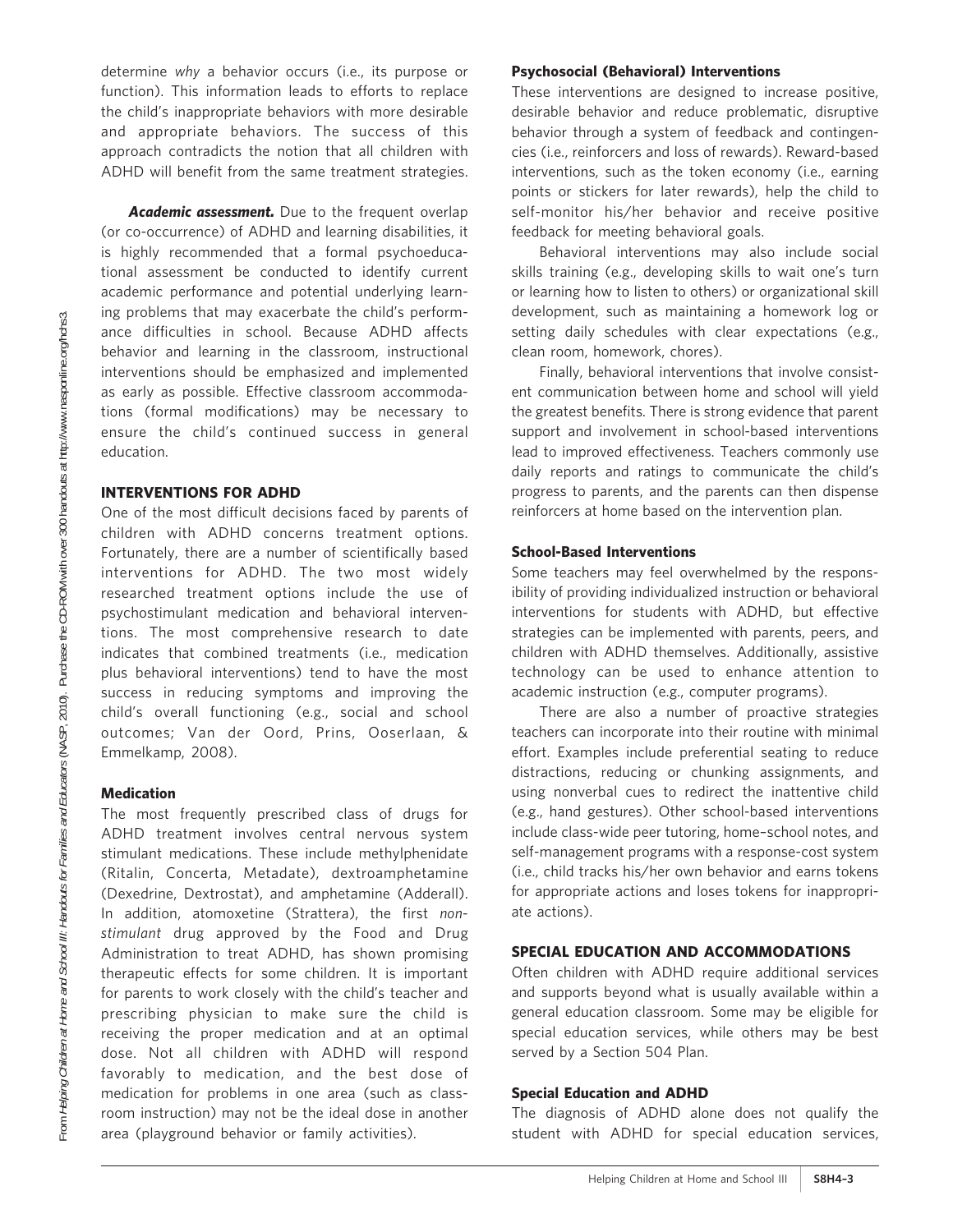unless the child is considered other health impaired (OHI). In order to be classified as OHI, the school team determine that the health condition (ADHD) significantly interferes with learning and performance in school. Specifically, the school team determines whether or not the child's condition is chronic (i.e., at least 6 months), results in limited alertness (i.e., significant difficulty attending to tasks), and adversely affects educational performance. Aside from OHI eligibility, since children with ADHD have an elevated risk for other difficulties, including oppositional defiant disorder, conduct disorder, depression and/or anxiety, and learning disability, some may qualify for some level of special education services under the categories of emotional disturbance or learning disabled.

Special education service options vary widely across states and across districts within states, but federal law defines general eligibility standards and requires the development of an Individualized Education Program (IEP) that outlines measurable academic and/or behavioral goals for children who qualify for services. The IEP is developed in collaboration with parents, educators, community service providers (at parent discretion), and the child, when appropriate.

# Section 504 Plans

In many cases, students with ADHD require modifications or accommodations in their instructional program, but do not require, and are not eligible for, special education supports. In other words, the learning and behavioral needs of many children with ADHD can be successfully addressed within general education. Section 504 plans are mandated by federal law (Rehabilitation Act of 1973) and ensure a free, appropriate education for all children who have physical or mental impairments that substantially limit one or more major life activities (such as learning). If appropriate, a 504 plan might include accommodations such as extended time on tests, modified assignments, a quiet workspace, or computerassisted instruction, to name a few. Parents should contact their child's school if they feel their son or daughter may benefit from these services or accommodations.

# **REFERENCES**

- Castellanos, F. X., Lee, P. P., Sharp, W., Jeffries, N. O., Greenstein, D. K., Clasen, L. S., et al. (2002). Developmental trajectories of brain volume abnormalities in children and adolescents with attentiondeficit/hyperactivity disorder. Journal of the American Medical Association, 288, 1740–1748.
- Hoza, B. (2007). Peer functioning in children with ADHD. Journal of Pediatric Psychology, 32, 655–663.
- Knopik, V. S., Sparrow, E. P., Madden, P. A., Bucholz, K. K., Hudziak, J. J., Reich, W., et al. (2005). Contributions of parental alcoholism, prenatal substance exposure, and genetic transmission to child ADHD risk: A female twin study. Psychological Medicine, 35, 625–635.
- Shaw, P., Lerch, J., Greenstein, D., Sharp, W., Clasen, L., Evans, A., et al. (2006). Longitudinal mapping of cortical thickness and clinical outcome in children and adolescents with attention-deficit/hyperactivity disorder. Archives of General Psychiatry, 63, 540– 549.
- Thapar, A., Fowler, T., Rice, F., Scourfield, J., van den Bree, M., Thomas, H., et al. (2003). Maternal smoking during pregnancy and attention deficit hyperactivity disorder symptoms in offspring. American Journal of Psychiatry, 160, 1985–1989.
- Van der Oord, S., Prins, P. J. M., Oosterlaan, J., & Emmelkamp, P. M. (2008). Efficacy of methlyphenidate, psychosocial treatments and their combination in school-aged children with ADHD: A meta-analysis. Clinical Psychology Review, 28, 783– 800.

# RECOMMENDED RESOURCES

# For Parents

- Barkley, R. A. (2000). Taking charge of ADHD: The complete authoritative guide for parents (rev. ed.). New York: Guilford Press.
- Monastra, V. J. (2004). Parenting children with ADHD: 10 Lessons that medicine cannot teach. Washington, DC: American Psychological Association.

# For Educators

- Barkley, R. A. (2006). ADHD in the classroom: Strategies for teachers [DVD]. New York: Guilford Press.
- DuPaul, G. J., & Stoner, G. (2003). ADHD in the schools: Assessment and intervention strategies (2nd ed.). New York: Guilford Press.
- Power, T. J., Karustis, J. L., & Habboushe, D. F. (2001). Homework success for children with ADHD: A familyschool intervention program. New York: Guilford Press.
- Rief, S. F. (2008). The ADD/ADHD Checklist: A practical reference for parents and teachers (2nd ed.). San Francisco: Jossey-Bass.
- Stoner, G., & DuPaul, G. S. (2008). Classroom interventions for ADHD (DVD). Psychotherapy.net

# For Children With ADHD

Dendy, C. Z., & Zeigler, A. (2007). A bird's-eye view of life with ADD and ADHD: Advice from young survivors (2nd ed.). Cedar Bluff, AL: Cherish the Children.